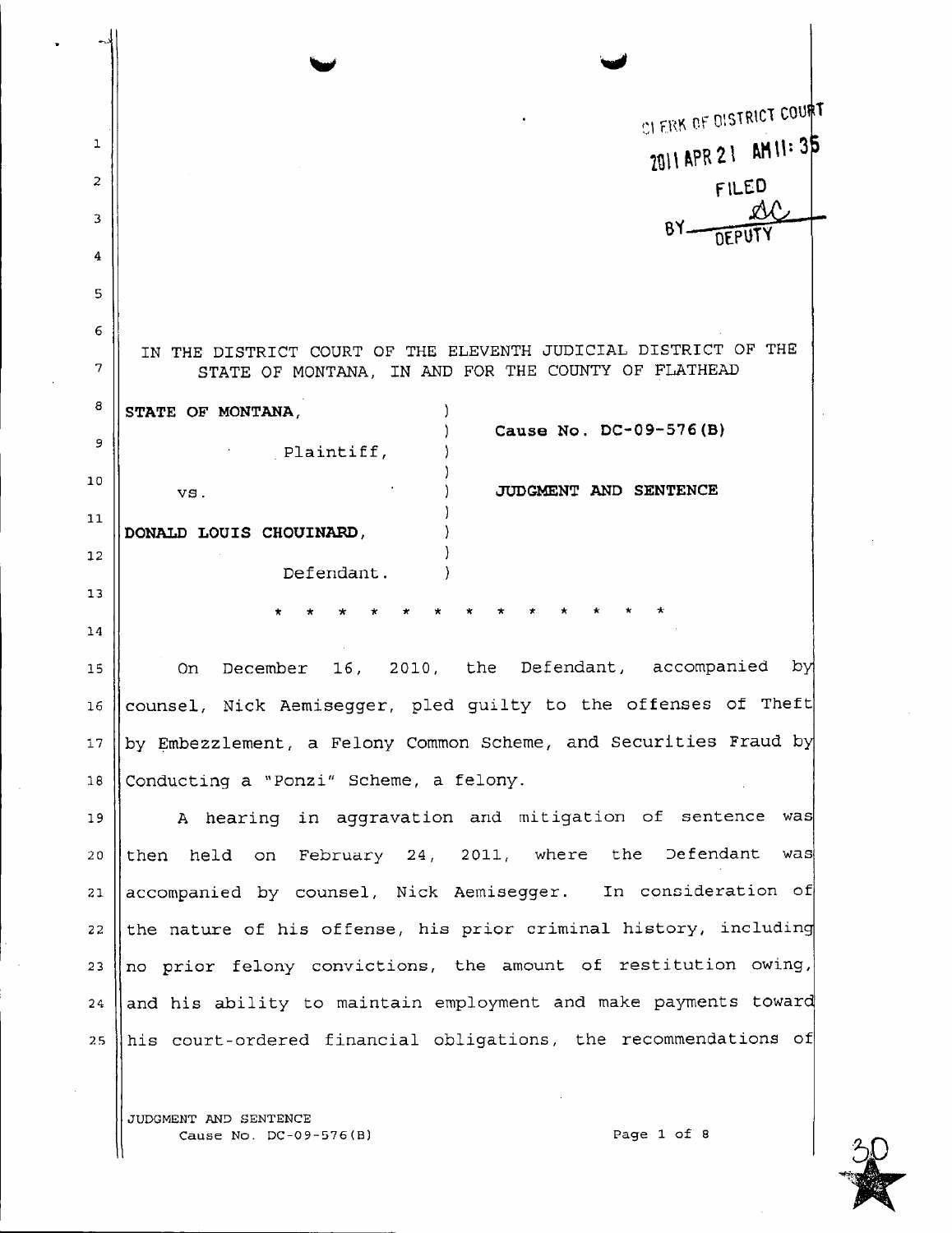$1$  | the parties and the Pre-Sentence Investigation prepared by Keely 2 || Absalonson of the Adult Probation and Parole office,

4 **IT WAS THE JUDGMENT OF THIS COURT** that the Defendant is 5 || sentenced for Count I to the Montana State Prison for a term of  $6$  TEN (10) years, suspended, and for Count II to the Montana State  $7$  ||Prison for a term of TEN (10) years concurrent to Count I and  $8$  suspended subject to the conditions contained in the pre-9 Sentence investigation report. Additional conditions are that 10 || the Defendant serves THIRTY (30) days in the Flathead County 11 || Detention Center on weekends for ten (10) consecutive weekends 12  $\parallel$  beginning on Friday at 6:00 p.m. until Monday at 6:00 a.m. with 13 the first weekend to begin Friday, February 25, 2011.

14 || As conditions of parole and probation, the Defendant must 15  $\parallel$  comply with the following:

16 1 1) He must submit to the supervision of the Montana 17 Department of Corrections, Adult Probation and Parole Bureau,  $18$  and fully comply with all requirements and regulations imposed 19 | by that agency. More specifically, and in addition to any 20 Special rules imposed by the Bureau, he:

 a) must reside at a location approved by his  $\parallel$  supervising officer and may not change his place of  $\parallel$  residence without first obtaining his supervising officer's  $|24|$  approval to do so, and may not refuse to open the door of || his residence when requested;

JUDGMENT AND SENTENCE Cause Nu. DC-09-576(B) Page 2 of e

3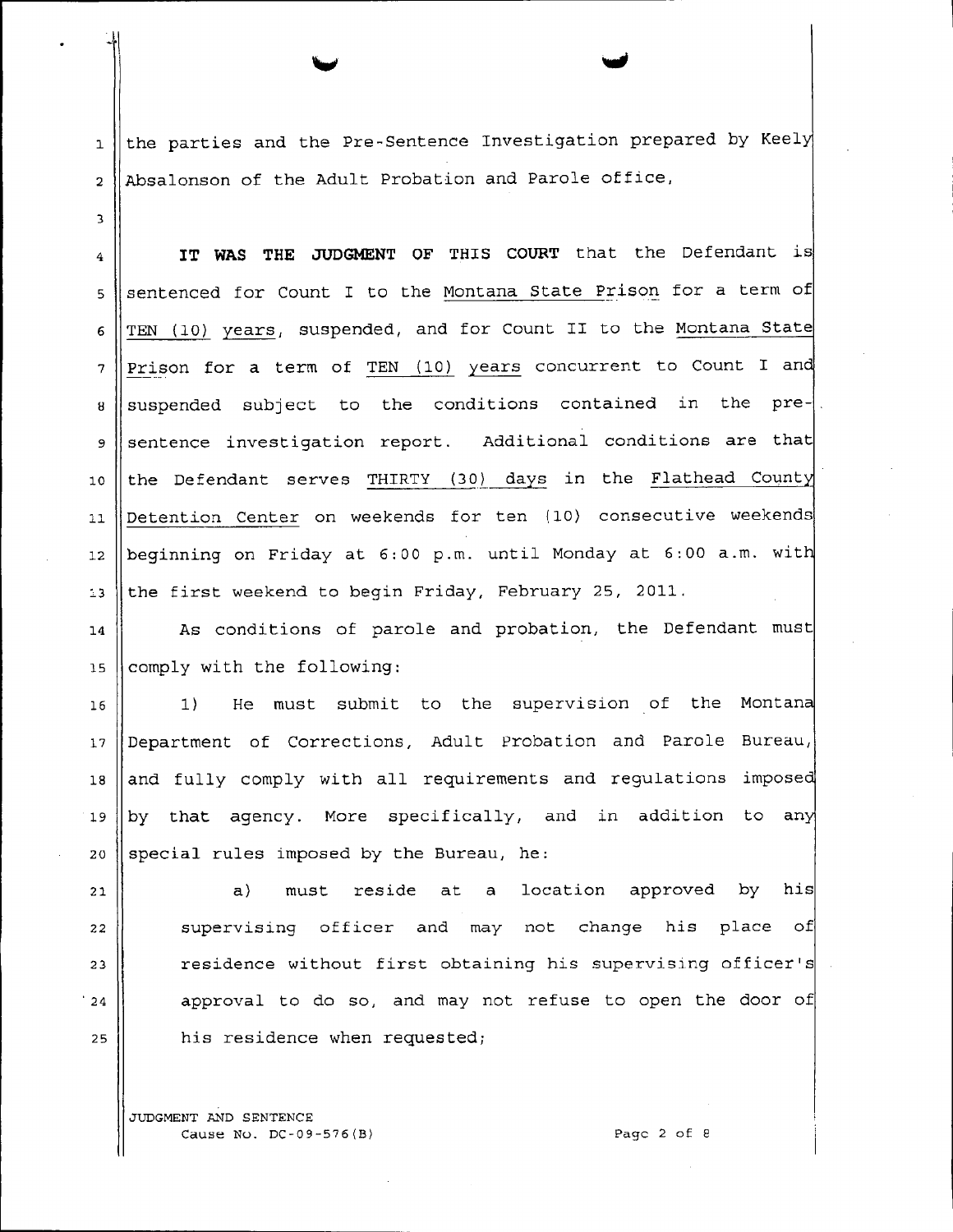1 d) may not travel outside his assigned district without the prior, written approval of his supervising officer;

> employed, to the satisfaction of his supervising officer; must obtain gainful employment, and remain s c)

approval of his supervising officer; may not change his employment without the prio d)

to any prospective or current employer; must disclose his status as a parolee/probatione e)

must personally report to his supervising officer f)  $11$  as directed;

12 g) must submit written monthly reports on the forms 13 | provided;

his probation officer in any respect; h} may not attempt to deceive or otherwise mislea

or any firearm or deadly weapon, including black powde i) may not own, possess, or otherwise use o.c. spra 18  $\parallel$  firearms, as defined by state or federal law;

19 j} must obtain his supervising officer's approval 20 || before incurring any debt or entering into any type of  $21$  financial undertaking such as, but not limited to, 22 | financing an automobile, purchasing property, or engaging  $23$   $\parallel$  in business;

24 k) may not own or possess dangerous/vicious animals  $25$  such as quard dogs, perimeter security doors, electronic

JUDGMENT AND SENTENCE Cause No. DC-09-576{B} Page 3 of 8

6

5

4

2

3

7

8

9

10

14

15

16

17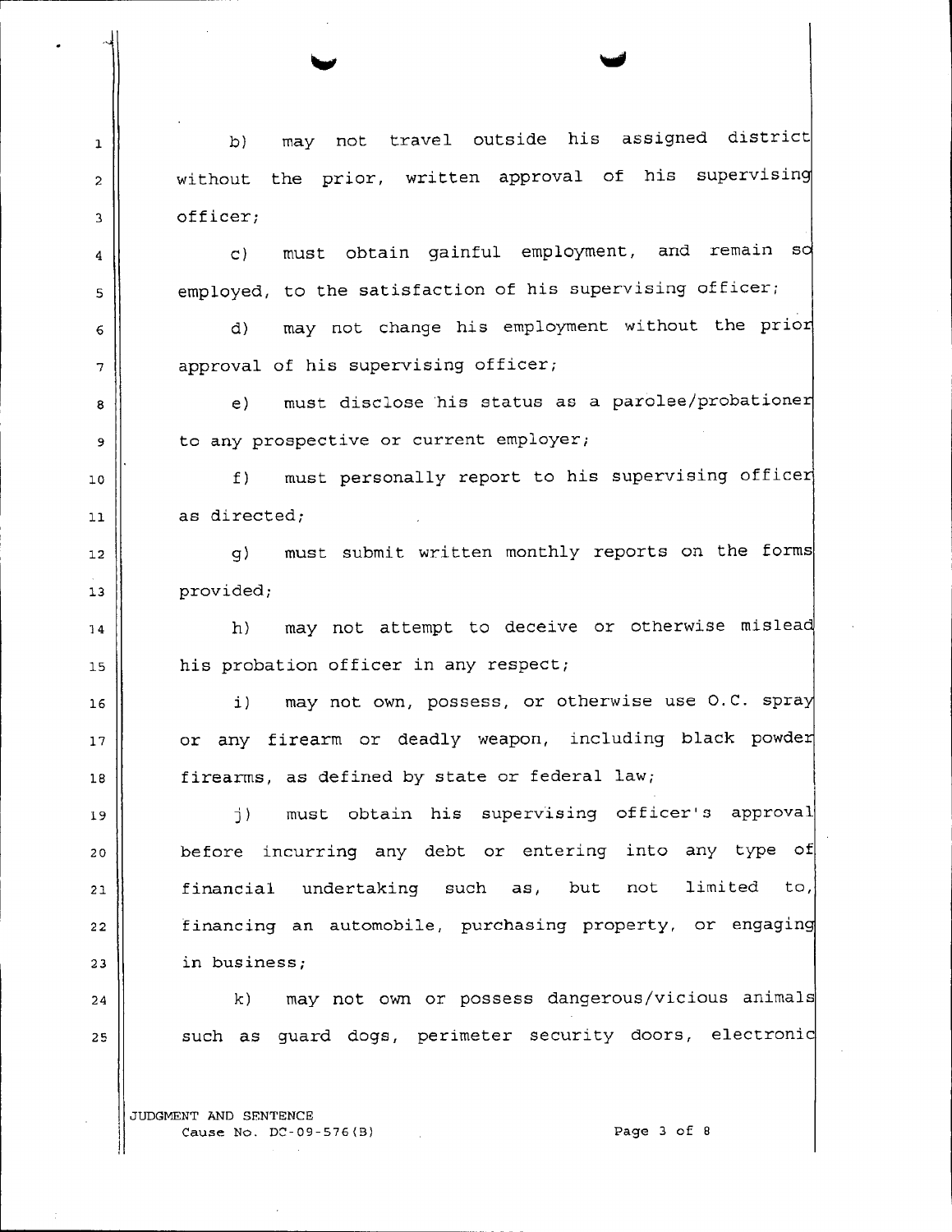1 device or scanner capable of listening to law enforcement 2 communications which could jeopardize 3 officer's safety or interfere with his his supervisin supervisin 4 || officer's efforts to monitor his compliance with the 5 || conditions of his sentence;

6 1) must report any arrests or contacts with law  $7$  || enforcement to his supervising officer within seventy-two  $8 \parallel$  (72) hours.

9 2 ) He must pay **\$210,296.05** in restitution to the victims 10 In this case, with  $$27,993.15$  to be paid to A.W. in full first, 11 and **\$182,302.90** to be paid to LPL Financial (Legal Department 14 are to be made to the Department of Corrections-Restitution, at 12  $\parallel$  Attn: David Freinere, One Beacon Street, 22<sup>nd</sup> Floor, Boston, MA 15  $\|P.O.$  Box 201350, Helena, MT 59620 by U.S. postal money order or 13  $\parallel$  02109-3106 (or 02108). Payments on this restitution obligation 16 cashier's check according to a schedule developed by his 17 Supervising officer. (The payment must include the Defendant's 18  $\parallel$  name and District Court Judgment number so the payment can be 19 credited. Per the DOC, no receipt will be sent.) Pursuant to  $\frac{1}{3}$ 20  $|46-18-241$ , MCA, an amount equaling 10% of his restitution 21  $\vert$  obligations is to be assessed to reimburse the DOC for the costs 22  $\vert \vert$  of supervising and collecting these payments. All of the 23 || methods for collection of restitution provided under  $S$  46-18-241 24 through  $\frac{1}{5}$  46-18-249, MCA, apply, including garnishment of wages 25 and interception of tax refunds. Pursuant to  $\S$  46-18-244 (6)(b),

JUDGMEKT AND SENTENCE Cause No. DC-09-576(B) Cause 4 of 8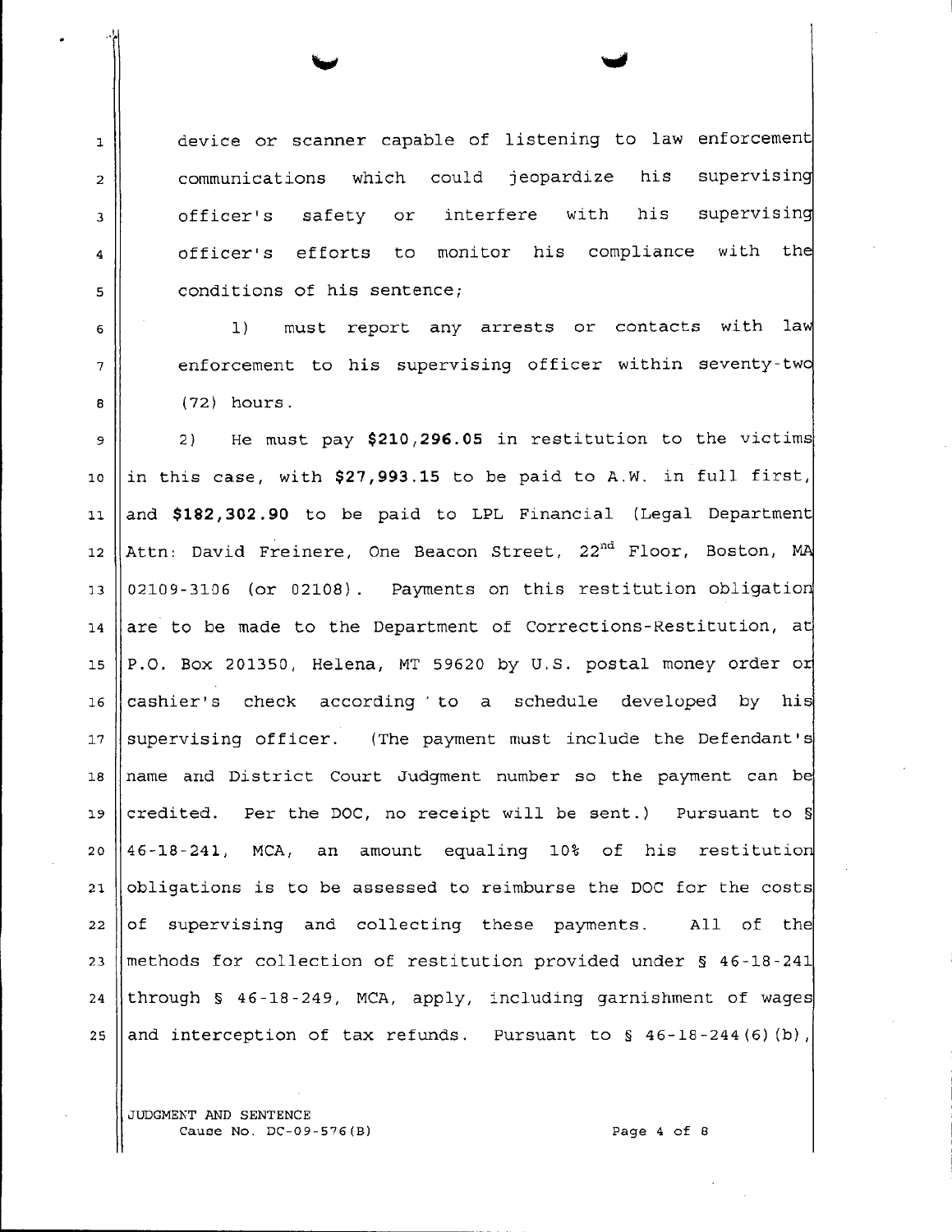$1$  MCA, the Defendant shall sign a statement allowing any employer  $2 \parallel$  to garnish up to 25% of his wages. The Defendant must continue 3 Ito make monthly restitution payments until he has paid full  $4$  restitution, even after supervision has ended.

5 || 3) He must pay \$50.00 for the preparation of the Pre- $6 \parallel$  Sentence Investigation to the Department of Corrections, at P.O.  $7 \parallel$  Box 201350, Helena, MT 59620 by U.S. postal money order or 8 cashier's check, according to a schedule developed by his 9 || supervising officer. (The payment must include the Defendant's 10 || name and District Court Judgment number so the payment can be 11 || credited. Per the DOC, no receipt will be sent.)

12 4) He must pay a **fine of \$20,000.00, all suspended,** 13 **subject to conditions set forth herein.** He must pay a surcharge  $14 \parallel$  of \$200.00. He must pay a surcharge of \$100.00 for victim and 15 witness advocate programs. He must pay a surcharge of **\$20.00** 16 | for court information technology. Payments on these obligations 17 are to be made through the Flathead County Clerk of District 16 Court, 920 South Main, Kalispell, MT 59901 according to a 19 Schedule developed by his supervising officer.

 $\parallel$  5) Pursuant to the provisions of  $\S$ § 45-9-202(2)(d)(ii) and/or 46-23-1031, MCA, he must pay a quarterly supervision fee of not less than \$30.00 or more than \$90.00 as determined by his 23 Supervising officer. Payments on supervision fees are to be made to the Department of Corrections-Supervision Fees, at P.O.  $\parallel$  Box 201350, Helena, MT 59620 by U.S. postal money order or

JUDGMENT AND SENTENCE Cause No. DC-09-576(B) Page 5 of R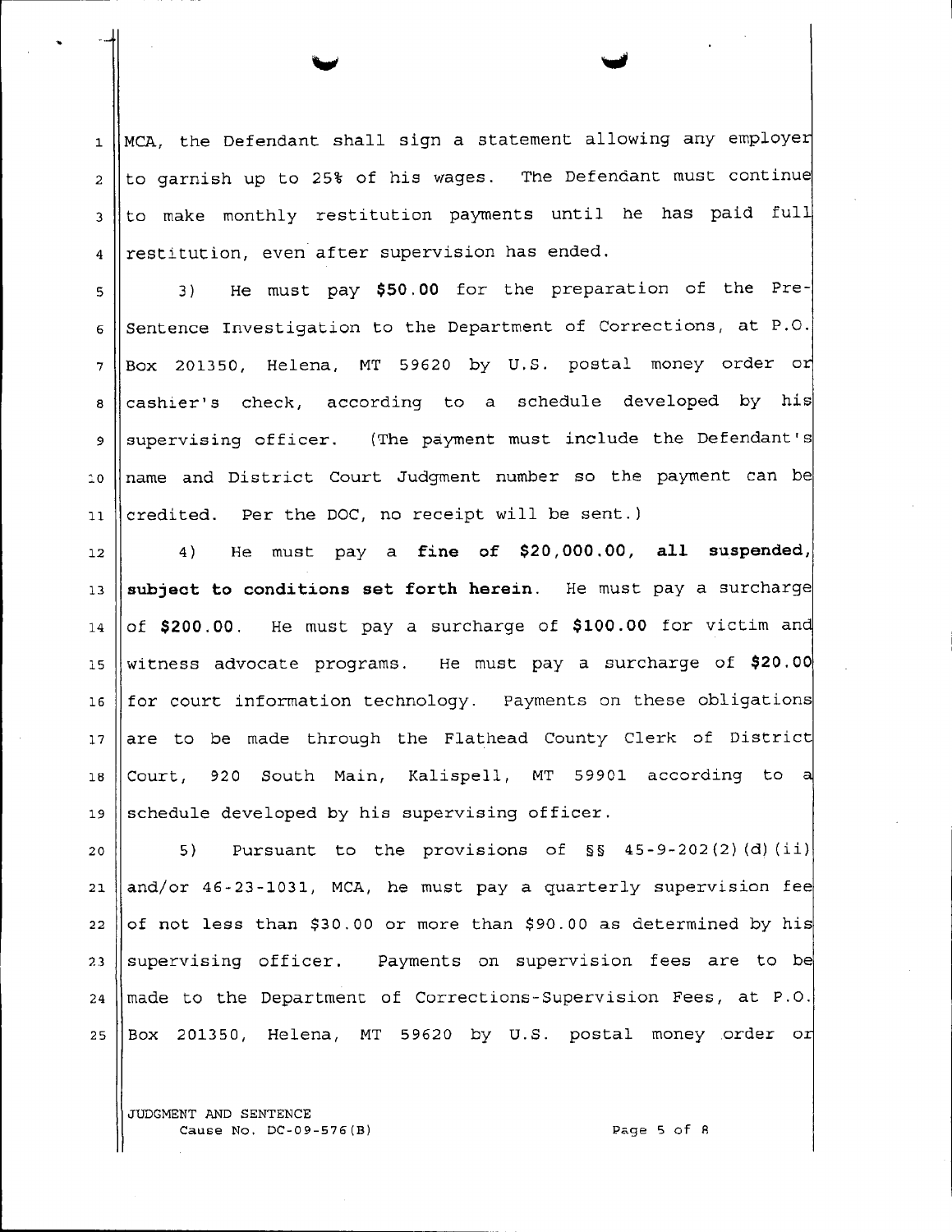1 cashier's check, according to a schedule developed by his 2 supervising officer. (The payment must include the Defendant's 3 name and District Court Judgment number so the payment can be 4 credited. Per the DOC, no receipt will be sent.)

5 || 6) He must apply any and all tax refunds towards his  $6 \mid$  Court-ordered obligations until they are paid in full.

 $7 \parallel 7$  7) He may not consume or possess intoxicants.

10 by his supervising officer.  $9$  bodily fluid testing) on a regular or random basis as required He must submit to drug and alcohol testing (breath or  $8 \n\parallel 8$ 

12  $|$  to a warrantless search of his residence, person, vehicle, and He must submit at any time upon reasonable suspicion 9) 11 13 place of employment, and to a chemical analysis of his blood, 14  $\beta$  breath, and urine, at the request of his supervising officer.

15 10) He may not possess or use illegal drugs, nor may he 16 possess any drug paraphernalia.

17 || 11) He may not possess any drugs unless prescribed by a 18 licensed physician.

19

21  $\parallel$  appropriate by the Probation and Parole Officer, including  $22$  financial counseling. 12) He must participate in any counseling determine 20

13) He must not possess or use any electronic device or 23 24 Scanner capable of listening to law enforcement communications.

25

JUDGMENT AND SENTENCE Cause No. DC-09-576(B) Page 6 of 8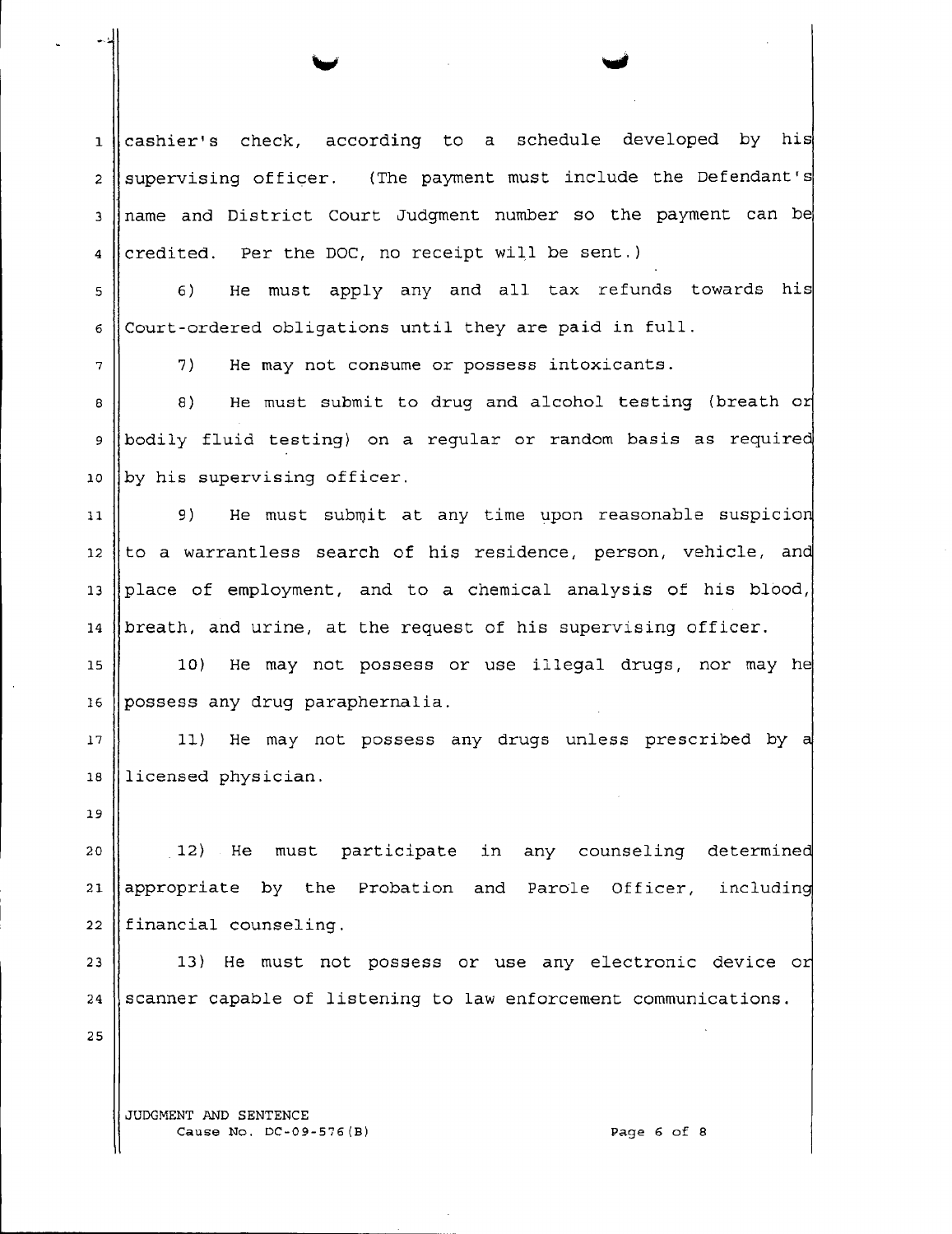1. 14) He may not associate with probationers, parolees,  $2$  ||prison inmates, or persons in the custody of any law enforcement  $3$  | agency without the prior approval of his supervising officer. He  $4 \parallel$  may not associate with anyone else ordered by the Court or by  $~\frac{1}{2}$  his supervising officer to be inappropriate.

 15) *He* may not have contact with the victims in this matter, **J.M., L.S., A.W., and indivi.duals associated with LP Financial**, by means of writing, telephone, third-party, or in  $9$  person.

10 16) He must serve 100 hours of community service at the 11 direction of his supervising officer.

12  $\vert$  17) He must abide by any curfew imposed by his supervising 13 lofficer.

14  $\parallel$  18) He must attend self-help meetings at the direction of 15 the Probation and Parole Officer.

16  $\parallel$  19) Pursuant to § 26-23-1004(9), MCA, he must disclose to  $17$  any and all employers notice of his conviction involving theft 18 from an employer.

19 || 20) He must remain law abiding in all respects and conduct 20 himself as a good citizen.

21  $\parallel$  The Defendant is hereby advised that he has 120 days from 22 the date of filing this Judgment and Sentence to contest any 23 perceived differences between this written Judgment and the  $24$  Court's oral pronouncement of sentence.

25

JUDGMENT AND SENTENCE Cause No. DC-09-576(B) Page 7 of 8